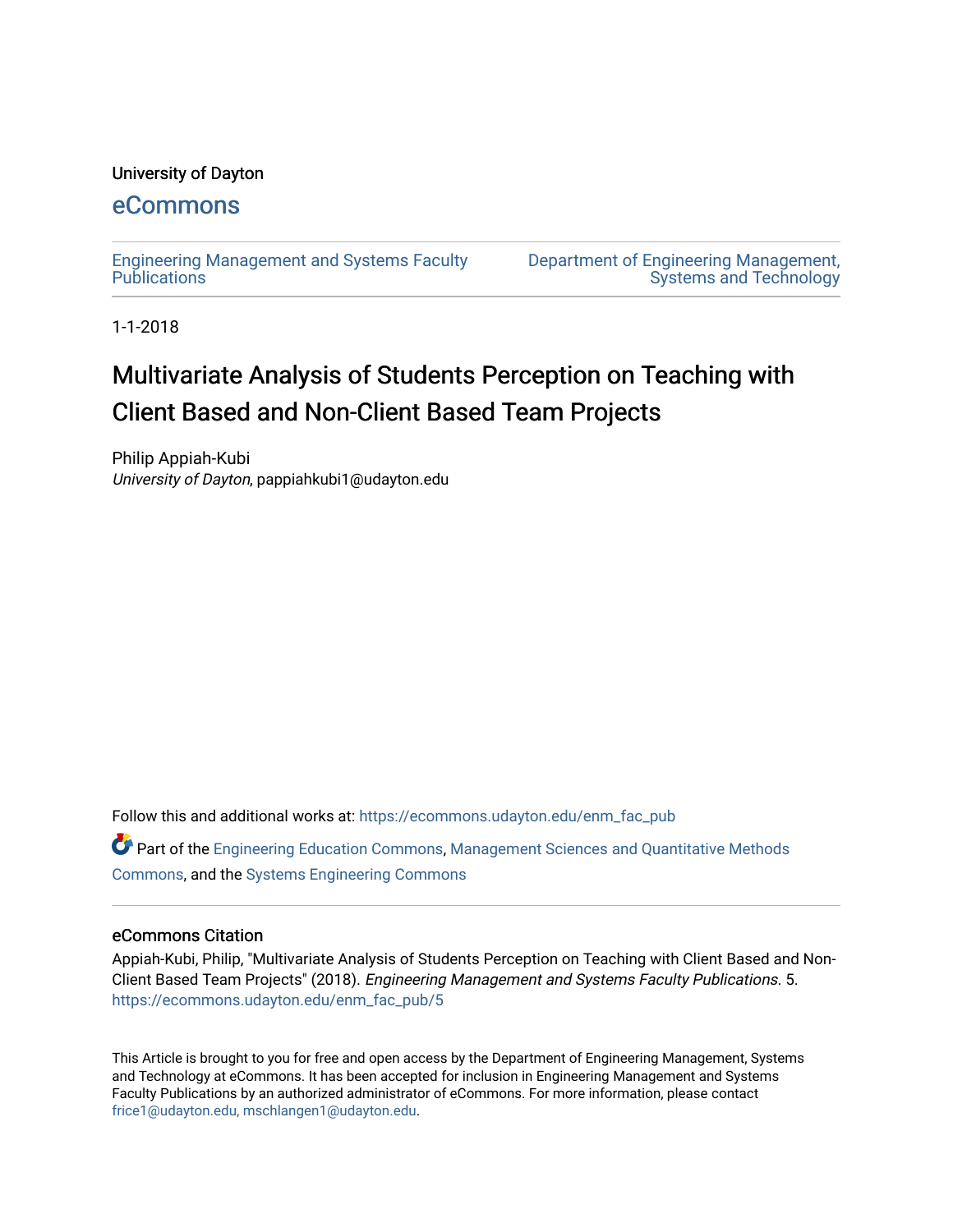# **Multivariate Analysis of Students Perception on Teaching** with Client Based and Non-Client Based Team Projects

https://doi.org/10.3991/ijep.v8i3.8498

Philip Appiah-Kubi University of Dayton, Ohio, USA. pappiahkubil@udayton.edu

Abstract—The classroom experience has evolved from traditional lecture, PowerPoint and whiteboards to a more active environment where students and instructors work together on hands-on activities to achieve the course objectives. Various names have been given to this pedagogy; experiential learning, project based learning (client based versus non-client based), active learning, and problem based learning are a handful of names used to describe this evolving pedagogy. The main challenge faced by educators in educating undergraduate students to be independent thinkers and problem solvers has been the driving force fueling the shift in pedagogy. This research looks into student's perception on project based learning with client based and non-client based projects in terms of: the project as a learning device, contribution to research knowledge, motivation to learn, contribution to skills and personal benefits, and their effects on student evaluation of teaching and motivation to learn. From the study, both project types motivate students, but, the non-client based had a higher statistically significant mean than the client based projects.

Keywords-active learning, project-based learning, team projects, experiential learning

#### $\blacksquare$ **Introduction**

The needs of students and the ways through which they learn varies from student to student. While some students prefer the traditional all lecture classroom, others prefer a more intimate classroom that allows students inputs and hands-on activities. Having hands-on activity in classroom make it more active and engaging, shifting the focus away from the educator to the entire class. This pedagogy ensures that students have a practical feel of the course content. Hence, experiential learning, project-based learning, problem-based learning, or active learning has become a common practice in most colleges in recent years. Active learning is defined as a pedagogical activity "involving students in doing things and thinking about what they are doing" [1, 2]. For a classroom activity to be considered as active learning, students must "do more than listening" [3, 4]. This concept of active learning has been embraced by numerous educators in colleges around the globe [5-8]. Bonwell [1] itemizes classroom discussion, small group discussions, and think-pair-share as examples of active learning.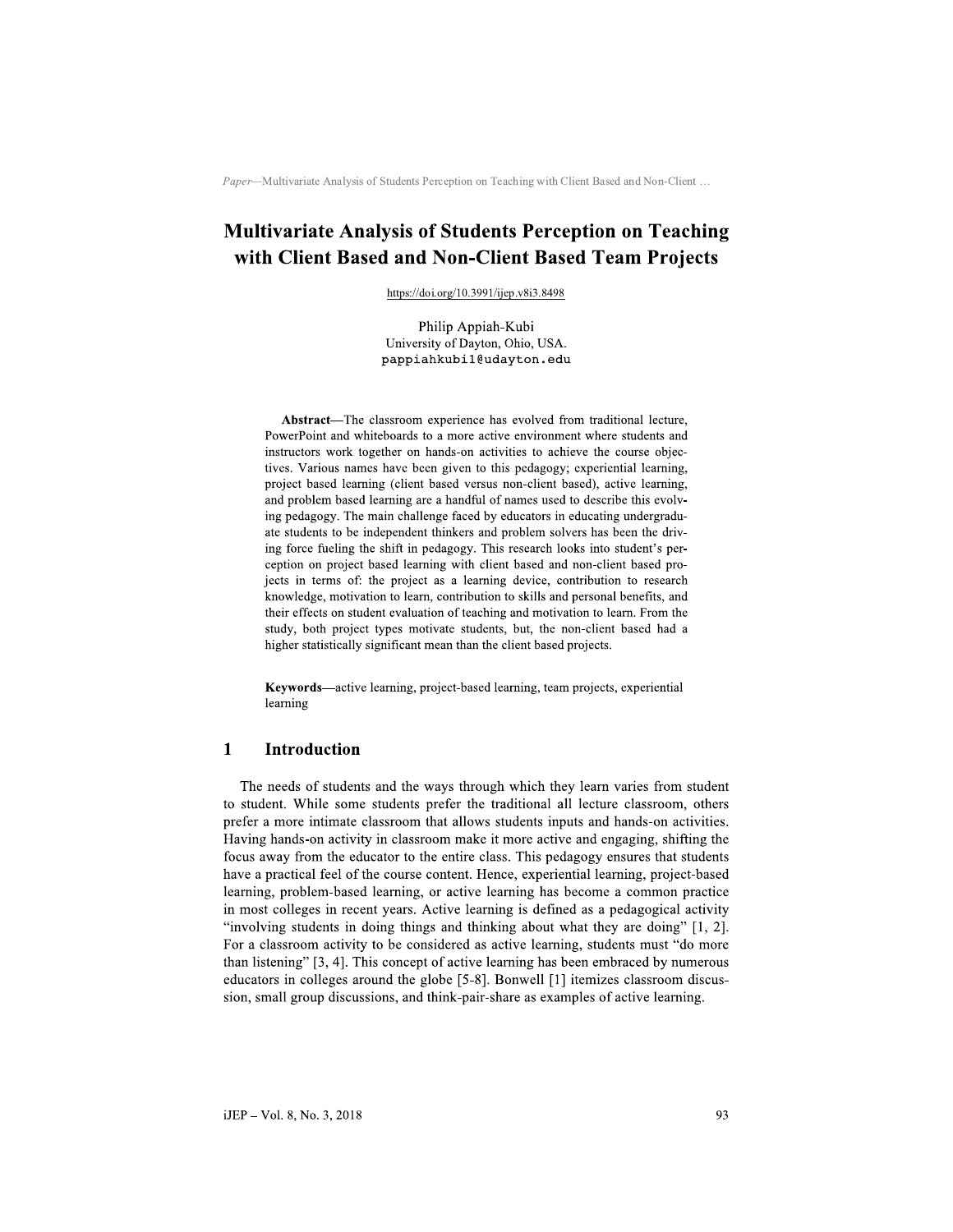Project-based learning (PBL) keeps students active inside (and outside) of the classroom just like the active leaning examples given in the previous paragraph [9]. It offers students the opportunity to understand class material through investigation, detailed discussion, and questioning traditional knowledge and assumptions [10-12]. In effect, PBL helps to prevent classroom boredom. Problem-based learning is similar to project based learning, however, while project based learning gives students a lot of control on the project worked on, problem based learning is usually geared towards attaining a solution to a specific structured or unstructured problem. Experiential learning, project based leaning, and problem based learning are all forms of active learning as defined by Bonwell and Eison [1], and have a lot in common.

Research has shown that students learn better [13-19] and get higher scores in a project based learning classroom than the traditional classroom [20]. According to Krajcik and Blumenfeld [10], project based learning starts with a problem or a question. With this problem, the students will explore by applying a wide array of ideas to get a better understanding of the problem. The students then work with their team members (if it is team based), educator, and client (if client based) collaboratively to propose solution(s) to the problem. Usually, students are progressively introduced to new concepts and ideas along the course of the project which they are expected to apply to refine their solutions. At the end of the project, project deliverables are presented to stakeholders [10].

Even though PBL comes with a lot of advantages, it also has challenges [21]. Sometimes, students feel overwhelmed when the problem is not structured. This may demotivate some students, hence, they must be coached by the instructor [22]. PBL, therefore, brings multiple challenges to educators; educators must decide whether to use a client based or non-client based PBL. These are inherently different on several aspects. For non-client based PBL, the instructor may serve as an internal client to the students, or assign hypothetical projects to the students. However, with client based PBL, students work with external clients different from the instructor of the class, and the client can either be a for profit or not for profit business, either of which can be a large, medium or small business [23]. The project can go on for few weeks, or throughout the entire semester. PBL can also be team-based or individual, and with varying amount of contact between students and clients [24-26].

Choosing between client based and non-client based projects is always a challenge. Each of them has pros and cons, and the onus lies on the instructor. It is worth mentioning that PBL in general has barriers that the instructor must be willing to accept. Specifically, client based projects may limit instructor-student contact hours as the students have to also be in contact with client and the project site. Since students have different schedules, it is sometimes difficult to find a time that works for all team members on a client based project for site or client visit. Hence, class times are sometimes the ideal time for the students to meet with clients. In addition, there is the possibility that some students may not actively participate in team based PBL. Moreover, it is very challenging implementing PBL in large classes. There is also the concern that instructor may lose control of the class, and some students may not learn class content sufficiently. Even though these challenges are real, detailed planning may help to mitigate them.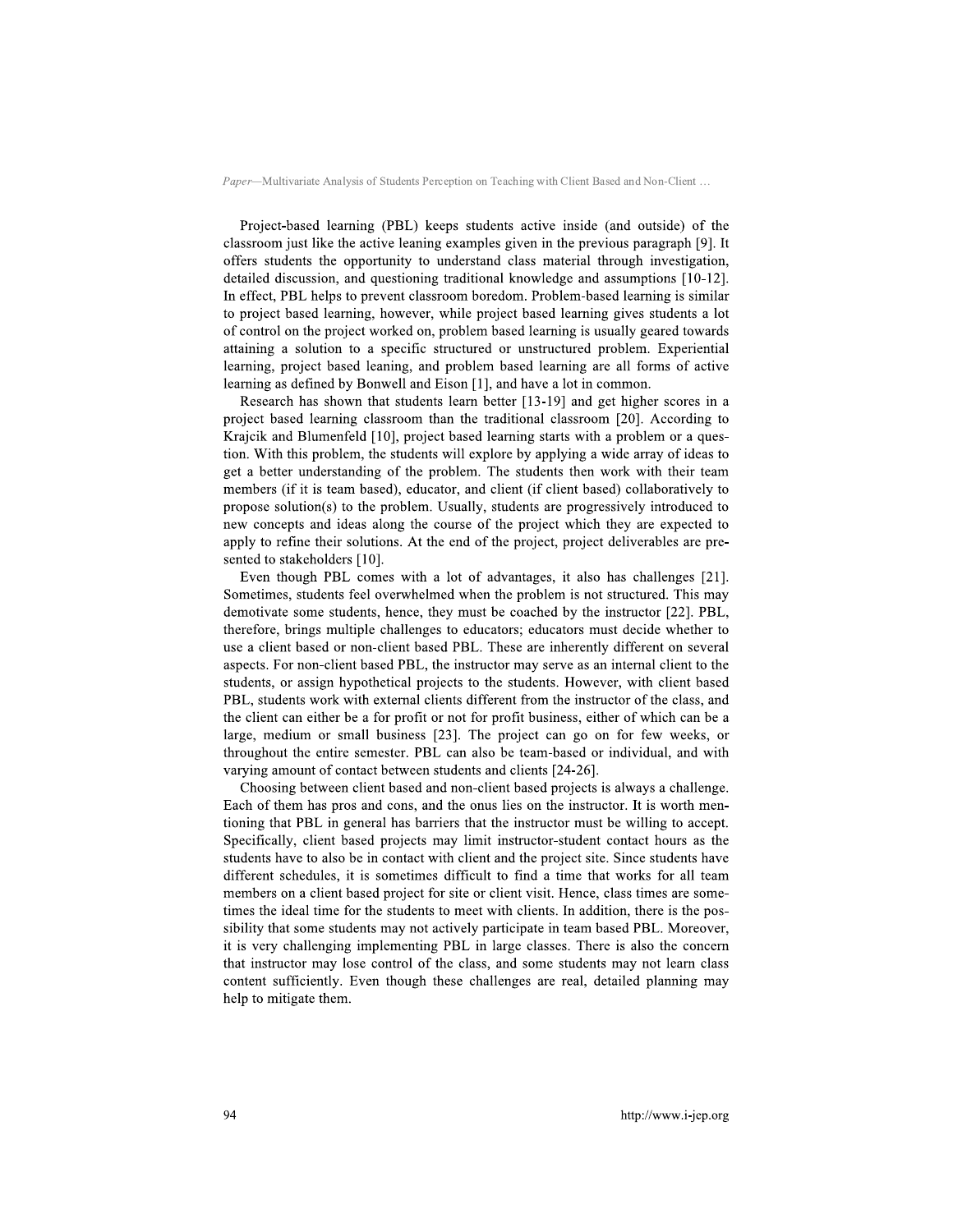It is therefore imperative that engineering educators carefully consider the choice between client and non-client based projects, and plan their classes to ensure that the challenges posed by PBL do not oblique the potential benefits. This research studies student perception of client based projects and non-client based projects and how that may influence: course evaluations, motivation to learn, personal benefit, the project as a learning device, and contribution to research knowledge. Both the client and nonclient based PBL have been utilized in project management classes since August 2015 in an engineering technology 4-year undergraduate program. The next section gives details about the background of the students.

#### $1.1.$ **Background of the students**

The project management classes used for this research is a required class for all undergraduate students in an Engineering Technology 4-year undergraduate program in the USA. This class serves as the prerequisite for senior design capstone class, and is taken at either the sophomore, junior or senior level. Almost all of the students are engineering technology majors, with few students from business school and engineering science programs. In each fall semester (August – December), two sections of the class are offered, while one section is offered in spring semester (January - May). The majority of the students were males, and there was approximately a 50:50 ratio of domestic to international students.

Client based projects were utilized during the fall semesters, and non-client based projects were used during the spring semesters. All of the client based projects came from nonprofit organizations, with only one project from a medical manufacturing for profit company. Majority of the projects were assigned from nonprofit firms because the project management class has been used to serve the local community by working on nonprofit projects. This is critical to the mission of the academic institution and the department. In all, there have been a total of 184 students, of which 162 completed the end of semester course evaluation (student evaluation of teaching) which indicates 88% response rate. The students also completed a voluntary survey about their perception of the project work at the end of the semester. The perception survey was analyzed to determine the perceived impact of the project types on student's motivation to learn, project as a learning device, contribution to research knowledge, and skills and personal benefits.

A similar study of students perception on client based project versus non-client based group projects was conducted by Amy and Elzbieta [23] with business students. This research was structured in a similar manner. However, it takes the question a step further by looking into the effects of these PBLs on the end of semester student evaluation of teaching (SET) survey. The next section itemizes the research questions and the methodology used in answering the questions.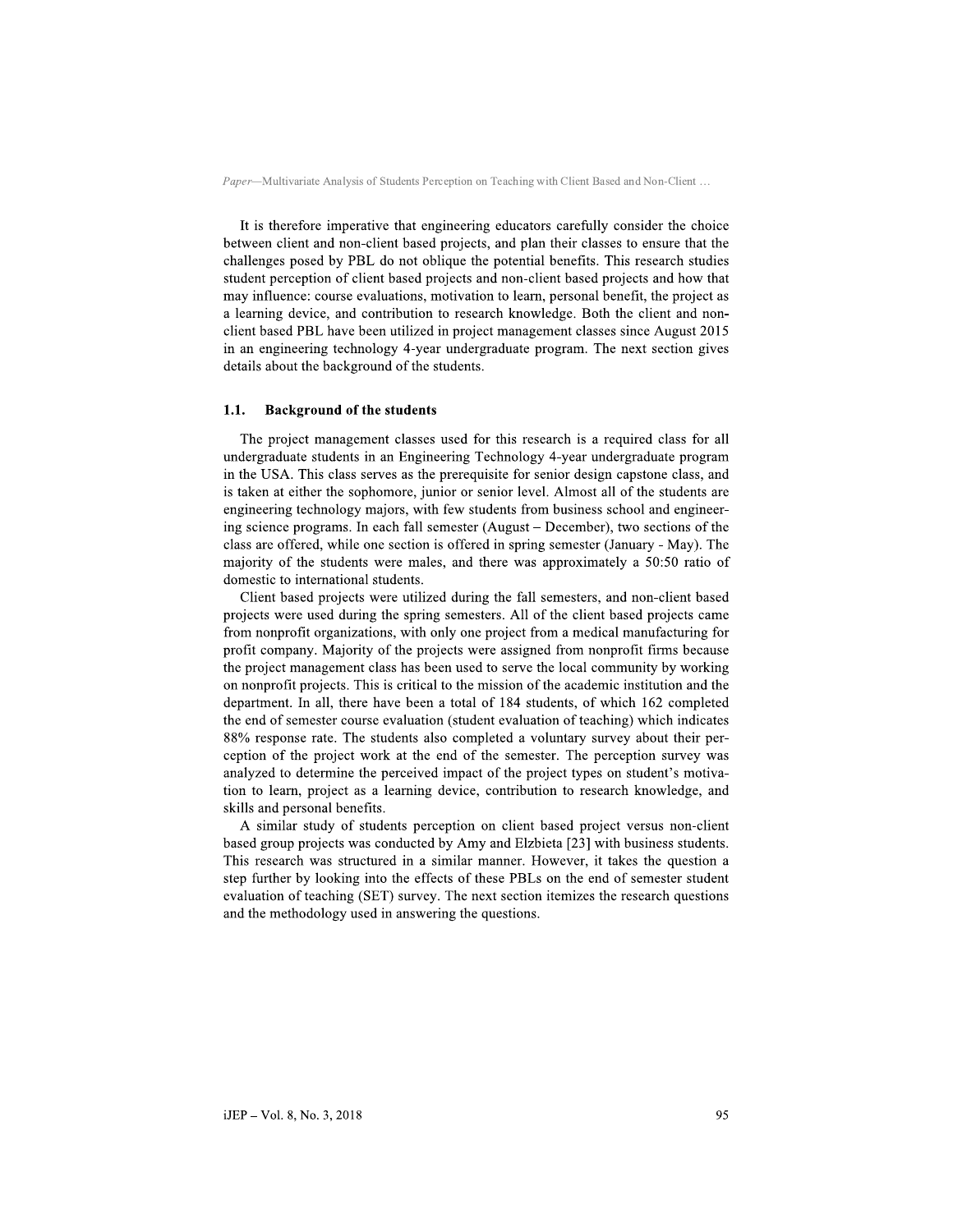#### $\overline{2}$ **Research Ouestions**

- $\mathbf{i}$ . What project type provides a higher motivation for students to learn?
- $ii.$ Do students perceive client based and non-client based projects as equally useful learning device?
- iii. From the student's perspective, what project type contributes most to research knowledge?
- From the student's perspective, what project type contributes most to skills iv. and personal benefit?
- Does project type impact student evaluation of teaching? v.

#### $\overline{\mathbf{3}}$ **Methodology and Data Collection**

In an attempt to answer the above questions, a project management class taught in the school of engineering at a private university in Midwest (USA) was used. This class, taught at the undergraduate level by the same instructor, serves as a prerequisite for the senior design capstone class. Hence, it is required by all undergraduate majors in the department offering the course. The department has 4 different majors; approximately, 47% of the students were mechanical engineering technology (MCT) majors, 25% were Industrial Engineering Technology (IET) majors, 16% were Electronic and Computer Engineering Technology (ECT) majors, and 6% were Global Manufacturing Engineering Technology (GMT) majors. In addition, approximately 7% were students whose major were not engineering technology (either Operations & Supply Chain, Mechanical Engineering, or undeclared). In terms of their level of education, 39.13% were juniors, 44.57% were seniors, and 16.3% were sophomores.

The students who took the class during the fall semesters were given client based projects while those who took it in spring had non-client based projects. Some of the client based projects involved designing a product to meet specific needs of the client, or researching and proposing possible ways that a particular problem can be solved. For example, in one of the projects, one team designed an aquaponics system, while another team from the same class designed a hydroponics system. As part of the projects, they had to estimate the budget, risk involved, and limitations of their designs. The team that designed the aquaponics system had to also determine the fish breeds that could survive in the geographic region. Likewise, the hydroponics team also had to determine the breeds of plants that can be grown successfully using this system. As a trait of aquaponics and hydroponics systems, the waste produced by the living organisms in each subsystem serves as nutrients for the other subsystem under a controlled PH level. These teams worked for the same client, thus, there was a lot of coordination. Since each project served as a component of the client's single demonstrational farming system, the student teams had to work collaboratively, ensuring that the two designs were complementary and compatible; thus, applying the systems methodology approach to problem solving. After projects are introduced each semester, the students plan the project from the beginning to the end and schedule client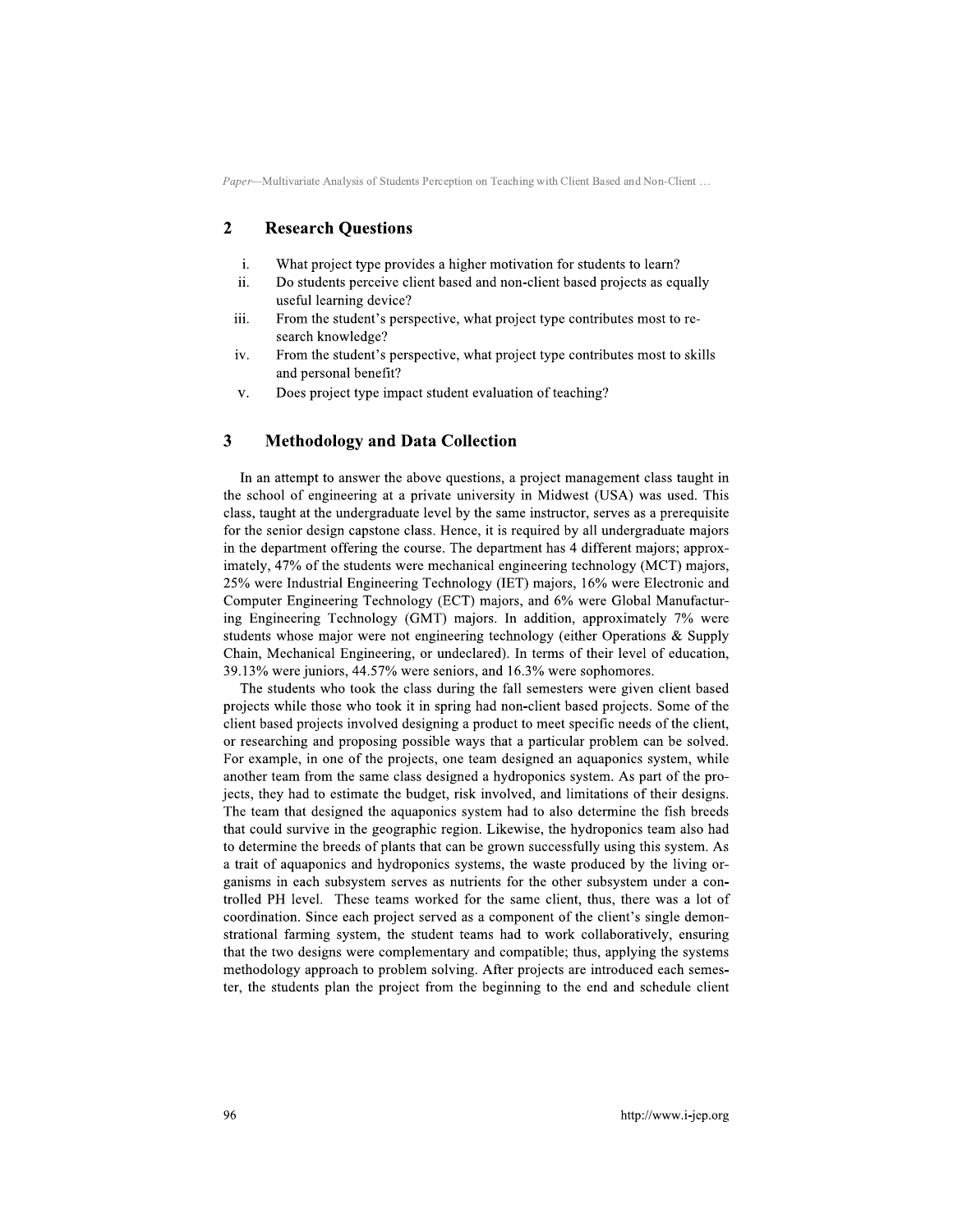meetings. At the end of the semester, the clients usually attend the students' presentations to offer them feedback on their project.

In the spring semester, students worked on hypothetical projects with the instructor as the client. These projects are considered non-client based projects. In one such project, students had to research on the best use of a 37-acre parcel of land recently purchased by the university. As part of the project, they were required to design the facility recommended for the land, evaluate the pros and cons, identify risks, and estimate the budget for the project. All of the students in both project types submit project reports which followed the same format, and completed a 20-minute team presentation.

Similar to Amy and Elzbieta's [23] approach, a survey was conducted using a 5point Likert scale (5 = strongly agree, and 1 = strongly disagree). The information gathered from the survey were based on a modified perceived skills theory designed by Goodell and Kraft [27], and they fell under the following broad areas: Skills and Personal Benefits; Contribution to Research Knowledge; Project as Learning Device; and Motivation to Learn. In addition, the students were given an open ended question seeking comments on anything that they would like to say. The questions are provided in the appendix.

#### $\boldsymbol{\Delta}$ **Results and Discussion**

Using the modified skills measure tool developed by Goodell and Kraft, [27], the perception of students on client based and non-client based projects were evaluated. Students Motivation to Learn, Skills and Personal Benefits, Project as Learning Device, and Contribution of Project to Research Knowledge were the four dimensions on which the evaluations were done. The questions in Goodell and Kraft's model were expanded to include 3 other questions (in the appendix) which reflects the nature that the classes were taught. The survey data was statistically analyzed using 2 (project types)  $x$  2 (domestic vs. international students)  $x$  3 (sophomore, junior, senior) MANOVA tests. Post hoc test (Bonferroni) was conducted to identify the variables that differ, and the results are summarized in table 1. The average (table 2) ratings for the project types are also provided for further interpretations. Additionally, the scale reliabilities  $(\alpha)$  have been provided in the appendix for cross referencing.

From the results in table 1, there was a significant main effect on the project type as a motivation to learn (Wilk's Lambda = 0.32;  $F = 85.45$ ;  $p = 0.000$ ). It appears that the type of project had a statistically significant mean (3.78 for the client based and 3.82 for the non-client based) in terms of the motivation to learn. A significant main effect was also observed for academic level (Wilk's Lambda = 0.86;  $F = 3.13$ ;  $p =$ 0.002) and motivation to learn. Generally, client based and non-client based were highly rated in terms of the motivation to learn. However, the non-client based was surprisingly rated higher than the client based project. This is consistent with the findings of Amy and Elzbieta [23]. In addition, there was no statistically significant difference in the projects in terms of the project as a learning device (4.45 for client based and 4.47 for non-client based projects), contribution to research knowledge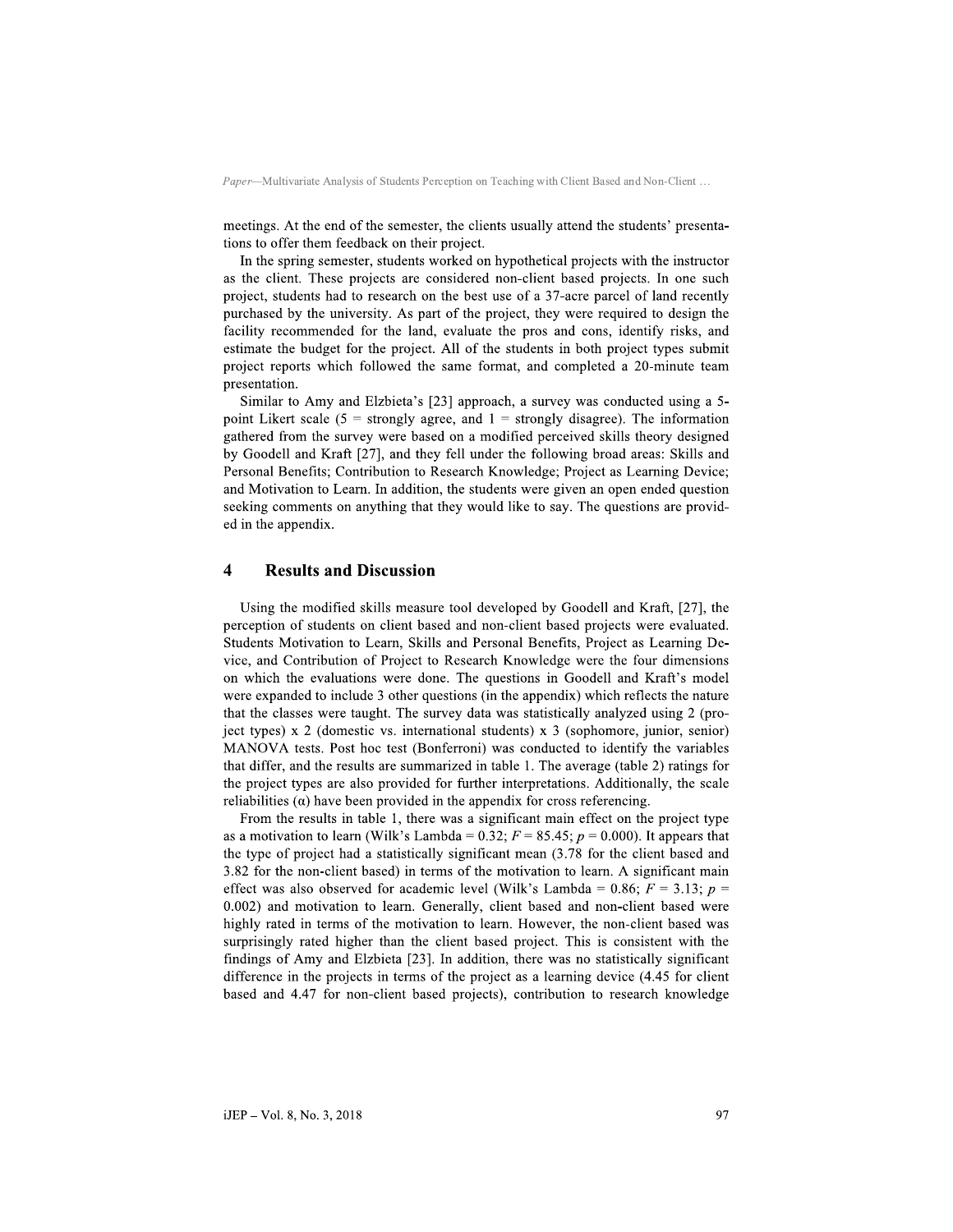(4.32 for client based and 4.35 for non-client based projects), and skills and personal benefits (4.39 for client based and 4.38 for non-client based projects). It is worth mentioning that the statistical significance observed for *motivation to learn* and *aca*demic level do not necessarily imply practical difference.

| Independent<br>Variable                                    | Pillai's<br><b>Trace</b> | Wilk's<br>Lamb-<br>da | Ho-<br>telling's<br>Trace | Rov's<br>Largest<br>Root | <b>F-Value</b> | Motivation Project<br>to Learn | as<br>Learn-<br>ing<br><b>Device</b> | Contri-<br>bution to<br>Research<br>Knowled<br>ge | <b>Skills</b><br>and<br>Personal<br><b>Benefits</b> |
|------------------------------------------------------------|--------------------------|-----------------------|---------------------------|--------------------------|----------------|--------------------------------|--------------------------------------|---------------------------------------------------|-----------------------------------------------------|
| Type of<br>Project                                         | 0.685                    | 0.315                 | 2.177                     | 2.177                    | 85.452**       | 341.674**                      | 0.795                                | 1.161                                             | 0.662                                               |
| Academic<br>Level                                          | 0.146                    | 0.858                 | 0.162                     | 0.132                    | $3.127**$      | $10.284**$                     | 1.863                                | 0.859                                             | 1.569                                               |
| Nationality                                                | 0.006                    | 0.994                 | 0.006                     | 0.006                    | 0.247          | 0.018                          | 0.977                                | 0.571                                             | 0.144                                               |
| Type of<br>Project x<br>Nationality                        | 0.001                    | 0.999                 | 0.001                     | 0.001                    | 0.039          | 0.051                          | 0.074                                | 0.029                                             | 0.003                                               |
| Type of<br>Project x<br>Academic<br>Level                  | 0.083                    | 0.918                 | 0.089                     | 0.076                    | 1.726          | $5.64*$                        | 0.73                                 | 0.306                                             | 0.69                                                |
| Nationality x<br>Academic<br>Level                         | 0.011                    | 0.989                 | 0.011                     | 0.007                    | 0.224          | 0.38                           | 0.07                                 | 0.016                                             | 0.229                                               |
| Type of<br>Project x<br>Nationality x<br>Academic<br>Level | 0.01                     | 0.990                 | 0.010                     | 0.010                    | 0.403          | 0.097                          | 0.381                                | 0.001                                             | 0.737                                               |

Table 1. Multivariate and Between Subject Results

Note: \*\* p< 0.01. \* p< 0.05

Table 2. Standard Deviations and Averages for Project Types

|                                    |      | <b>Client Based</b> | <b>Non-Client Based</b> |      |  |
|------------------------------------|------|---------------------|-------------------------|------|--|
| Perception Scale                   | Mean | SD                  | Mean                    | SD   |  |
| Motivation to learn                | 3.78 | 1.24                | 3.82                    | 1.28 |  |
| Project as Learning Device         | 4.45 | 0.78                | 4.47                    | 0.65 |  |
| Contribution to Research Knowledge | 4.32 | 0.85                | 4.35                    | 0.83 |  |
| Skills and Personal Benefits       | 4.39 | 0.81                | 4.38                    | 0.72 |  |

Domestic and international students rated the projects equally, as there was no statistically significant interactions between them in terms of motivation to learn, project as learning device, contribution to research knowledge, and skills and personal benefits. Also, there was no interaction effect between the type of project and nationality, nationality and academic level, and type of project and academic level. Similarly, there was no statistically significant interaction effect between the 3 dependent variables (type of project x nationality x academic level). However, the Bonferroni test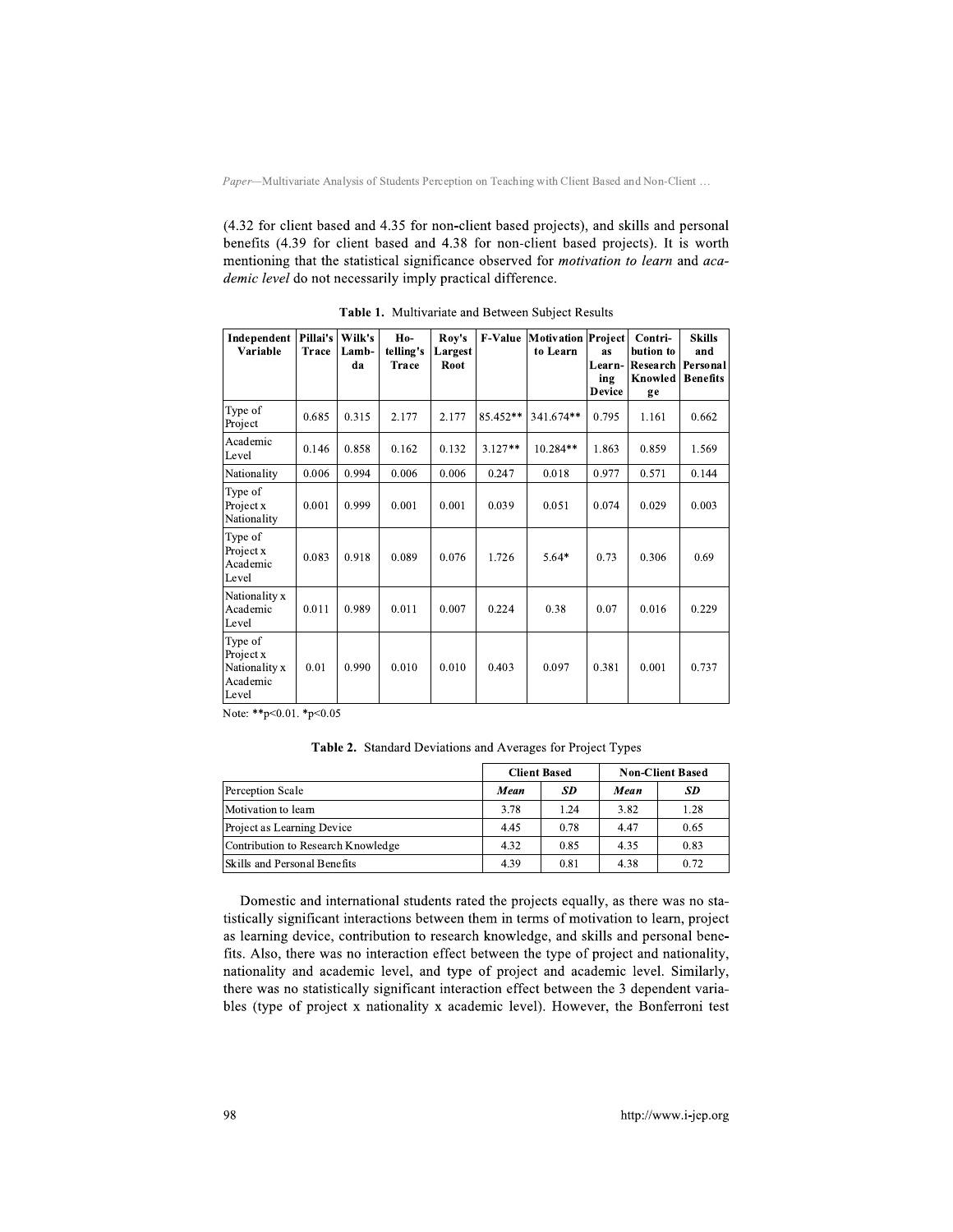indicates that there was a significant difference ( $p = 0.037$ ) between seniors (mean of  $3.92$ ) and sophomores  $(4.25)$  in terms of the project as a motivation to learn. Juniors had a mean of 4.05 which is statistically insignificant at alpha =  $0.05$ . For further interpretation of the parameters in table 1, the reader is referred to  $[28]$ .

#### 5 Conclusion

The results support existing literature on students perception about Project based learning (PBL). Generally, the results indicate that team PBL, whether client based or non-client based is highly regarded (above 3.7) by students as a great pedagogical tool. The students perceive that they are motivated to learn by either client based or non-client based projects. However, non-client based projects were preferred to client based projects. This may be attributed to the fact that client based projects require a lot of time and occasional revolving client demands which could lead to scope creep when students are unable to control the changes. Also, some client-based projects are unstructured and could equally result in scope creep if there are no strong project management skills.

The students also perceive PBL as a valuable learning device. They highly rated (above 4.4) the projects as contributing to their learning. On average, the non-client based projects were rated slightly higher than the client based projects. The same trend was observed for the contribution of the projects to their research knowledge. This was rated above 4.3 for both types of projects. In terms of skills and personal benefits, the two project types were highly (above 4.3) perceived. Whether international student or domestic student was not significant in the way that the projects were perceived as an educational tool. However, there was an interaction effect between the academic levels of the students and the project types. A Bonferroni post hoc test indicated that there was a significant difference between sophomores and seniors in terms of how they perceive the projects as motivation to learn. On average, the sophomores gave a higher rating  $(4.3)$  compared to the seniors  $(3.9)$  on the projects as a motivation to learn. Per the educational culture of the institution, students are exposed to PBL usually by their sophomore years and thereafter. So, it is possible that the seniors at that time, have already been exposed to myriads of PBLs and are less motivated by them than they were in their sophomore years. On the other hand, juniors rated the PBLs higher (4.1) than seniors even though it was not statistically significantly different from the sophomore's and junior's.

During the semester, some teams complained about the fact that clients were not responding to emails and phone calls timely. Others also had questions about some of the clients' expectations since the scope of the project was dynamic in some part. They talked about the fact that some clients do not really know what they want, even though that was part of the experience that the students were expected to get out of the client based projects. In addition, they complained about the amount of time involved in meeting the class requirements. Three exams, 4 quizzes, and 2 home works were given in addition to the project work, and the few students who answered the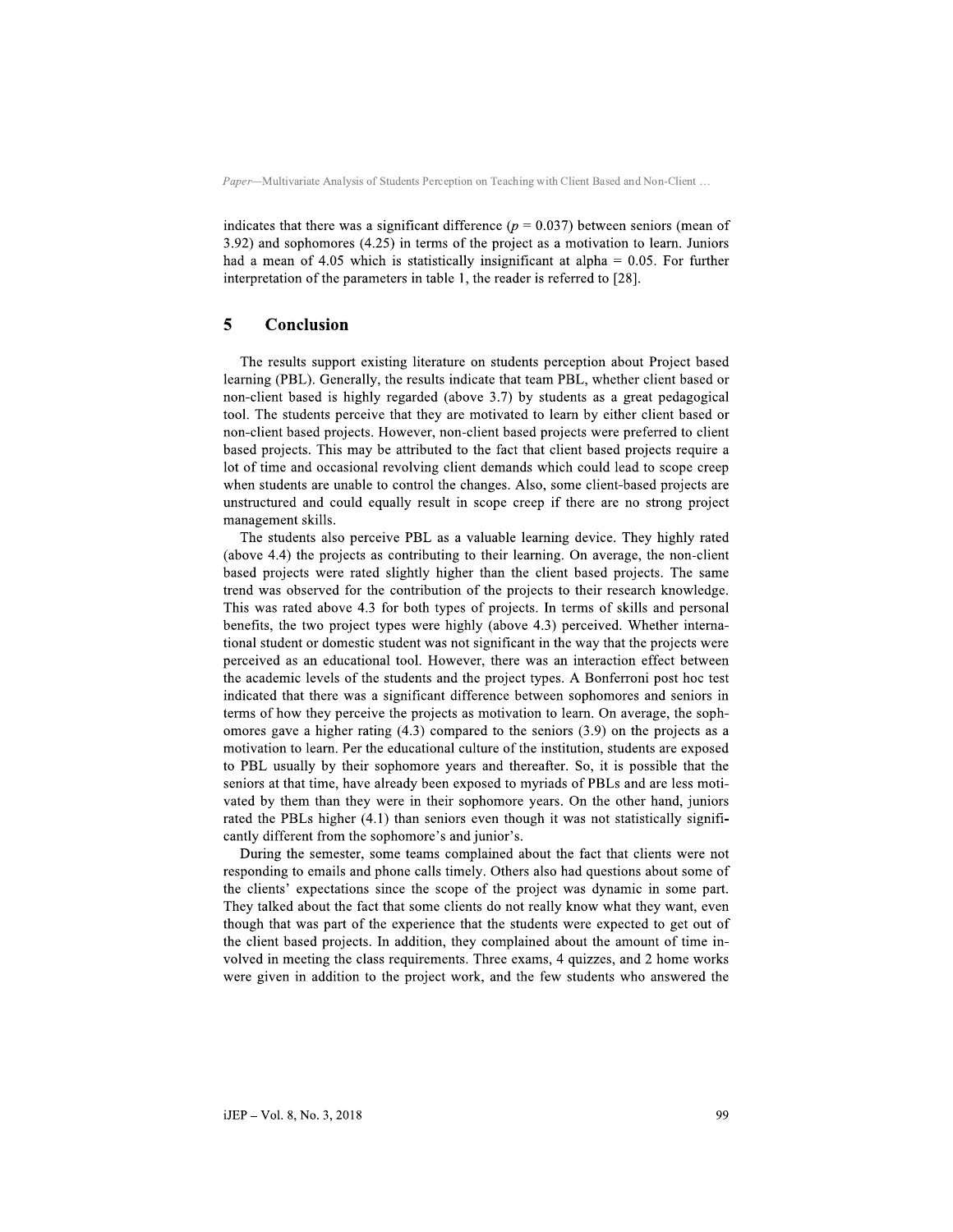open ended question did complain about these. The majority of the students did not respond to the open ended question.

The workload and uncertainties from the client increased frustrations and may have contributed to reasons why they rated the motivation to learn lower than the other three parameters. However, there was a sense of accomplishment when they were able to deliver project deliverables to the client. Therefore, it can be deduced that both projects help students to understand and apply the knowledge acquired from the class. However, the non-client based projects make students more comfortable since they are usually structured, and directly work with the instructor who will be easier to access than a third party client.

For faculties involved in courses that require PBL, this research suggests that both client based and non-client based projects are effective. However, time is needed to coordinate the projects between the students and the client. As explained by Amy and Elzbieta, [23], faculties must ensure that the project is appropriate for the class, ask for written statement of works, visit the project site, establish milestones, schedule student-client meetings, and ensure that timely feedback is provided to both the students and the clients. These will be challenging when class sizes are large, hence, further studies are needed to determine the optimum class size, team size, and the number of projects per instructor for client based projects.

In terms of the class performance and learning outcomes, there wasn't a clear distinction between the two project types. The exam scores were relatively comparable. It, therefore, was not surprising that the student evaluation of teaching (SET) surveys appeared to be on a par. As seen in the appendix, all of the 11 questions were highly rated by the students. The only notable difference was question 7: this course stimulated my interest in the subject. The students who had non-client based projects rated the class notably higher than the client based projects. This is noteworthy since the question has direct relationship with student motivation to learn for which a statistically significant difference was observed in the MANOVA statistical analysis. Finally, the research did not measure student's motivation in taking the class at the beginning of the semester. However, having that information will give more insight into their progress throughout the semester.

#### 6 **References**

- [1] C. C. Bonwell, & Eison, J. A., "Active Learning: Creating Excitement in the Classroom," J. A. Eison, ed., ASHE-ERIC Higher Education Report, 1991.
- [2] R. Hu, B. Mac Namee, and S. J. Delany, "Active learning for text classification with reusability," Expert Systems with Applications, vol. 45, pp. 438-449, 2016/03/01/, 2016.
- [3] A. W. C. a. Z. F. Gamson, "Seven principles for good practice in undergraduate education," 7, American Association of Higher Education Bulletin, 1987, pp. 3-7.
- [4] H. M. S. Hossain, M. A. A. H. Khan, and N. Roy, "Active learning enabled activity recognition," Pervasive and Mobile Computing, vol. 38, pp. 312-330, 2017/07/01/, 2017.
- [5] P. Baepler, J. D. Walker, and M. Driessen, "It's not about seat time: Blending, flipping, and efficiency in active learning classrooms," Computers & Education, vol. 78, pp. 227-236, 2014/09/01/, 2014.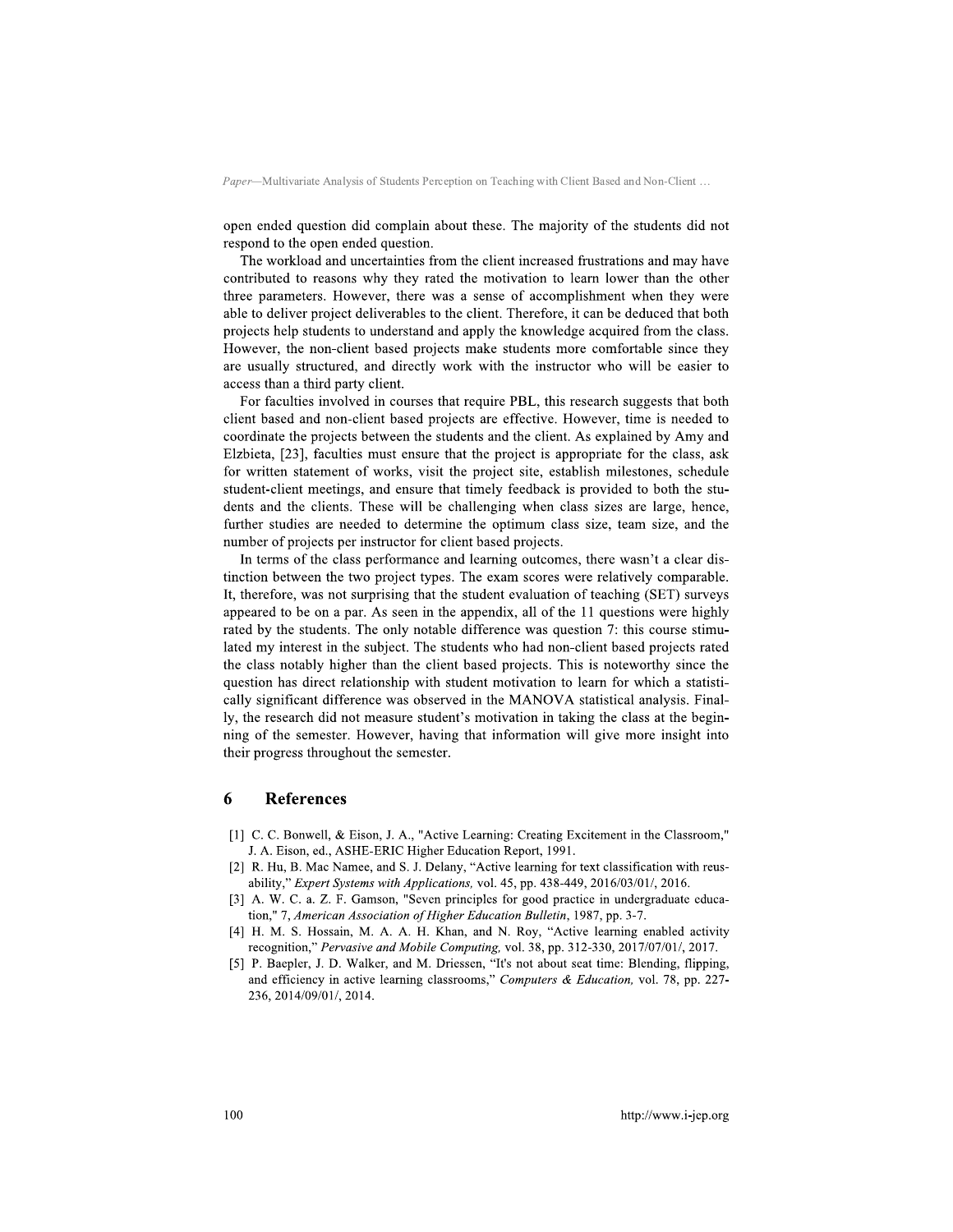- [6] J. Guo, L. Yang, and Q. Shi, "Effects of perceptions of the learning environment and approaches to learning on Chinese undergraduates' learning," Studies in Educational Evaluation, vol. 55, pp. 125-134, 2017/12/01/, 2017.
- [7] E. Kimonen, and R. Nevalainen, "Active learning in the process of educational change," Teaching and Teacher Education, vol. 21, no. 6, pp. 623-635, 2005/08/01/, 2005.
- [8] A. Mirkouei, R. Bhinge, C. McCoy, K. R. Haapala, and D. A. Dornfeld, "A Pedagogical Module Framework to Improve Scaffolded Active Learning in Manufacturing Engineering Education," Procedia Manufacturing, vol. 5, pp. 1128-1142, 2016/01/01/, 2016.
- [9] C. E. Lewis, D. C. Chen, and A. Relan, "Implementation of a flipped classroom approach to promote active learning in the third-year surgery clerkship," The American Journal of Surgery, vol. 215, no. 2, pp. 298-303, 2018/02/01/, 2018.
- [10] J. S. Krajcik, and P. C. Blumenfeld, "Project-Based Learning," The Cambridge Handbook of the Learning Sciences, Cambridge Handbooks in Psychology R. K. Sawyer, ed., pp. 317-334, Cambridge: Cambridge University Press, 2005. https://doi.org/10.1017/CBO978 0511816833.020
- [11] B. Walters, J. Potetz, and H. N. Fedesco, "Simulations in the Classroom: An Innovative Active Learning Experience," Clinical Simulation in Nursing, vol. 13, no. 12, pp. 609-615, 2017/12/01/, 2017.
- [12] S. Bakır, "Is it possible to have students think creatively with the help of active learning techniques?," Procedia - Social and Behavioral Sciences, vol. 15, pp. 2533-2539, 2011/01/01/, 2011.
- [13] R. W. Marx, Blumenfeld, P. C., Krajcik, J. S., Fishman, B., Soloway, E., Geier, R. and Tal, R. T., "Inquiry-based science in the middle grades: Assessment of learning in urban systemic reform," J. Res. Sci. Teach, 2004, pp. 1063-1080. https://doi.org/10.1002/tea.20 039
- [14] L. W. David, D. B. John, and R. Jone, "Team Projects: Achieving their Full Potential," Journal of Marketing Education, vol. 13, no. 2, pp. 45-53, 1991/08/01, 1991.
- [15] N. Y. Razzouk, V. Seitz, and E. Rizkallah, Learning by Doing: Using Experiential Projects in the Undergraduate Marketing Strategy Course, 2003.
- [16] D. W. Johnson, and R. T. Johnson, "Learning Together and Alone: Overview and Metaanalysis," Asia Pacific Journal of Education, vol. 22, no. 1, pp. 95-105, 2002/01/01, 2002.
- [17] M. F. R. K. De Vries, "High-performance teams: Lessons from the pygmies," Organizational Dynamics, vol. 27, no. 3, pp. 66-77, 1999/12/01/, 1999.
- [18] K. A. Smith, "Cooperative learning: Making "groupwork" work," New Directions for Teaching and Learning, vol. 1996, no. 67, pp. 71-82, 1996. https://doi.org/10.1002/tl.3721 9966709
- [19] A. Walker, A. Bush, K. Sanchagrin, and J. Holland, ""We've Got to Keep Meeting Like This": A Pilot Study Comparing Academic Performance in Shifting-Membership Cooperative Groups Versus Stable-Membership Cooperative Groups in an Introductory-Level Lab," College Teaching, vol. 65, no. 1, pp. 9-16, 2017/01/02, 2017.
- [20] R. Middleton, "Active learning and leadership in an undergraduate curriculum: How effective is it for student learning and transition to practice?," Nurse Education in Practice, vol. 13, no. 2, pp. 83-88, 2013/03/01/, 2013.
- [21] B. Davidson, R. A. Gillies, and A. L. Pelletier, "Introversion and medical student education: challenges for both students and educators," Teach Learn Med, vol. 27, no. 1, pp. 99-104, 2015. https://doi.org/10.1080/10401334.2014.979183
- [22] N. Rockich-Winston, B. C. Train, M. J. Rudolph, and C. Gillette, "Faculty motivations to use active learning among pharmacy educators," Currents in Pharmacy Teaching and Learning, 2017/12/12/, 2017.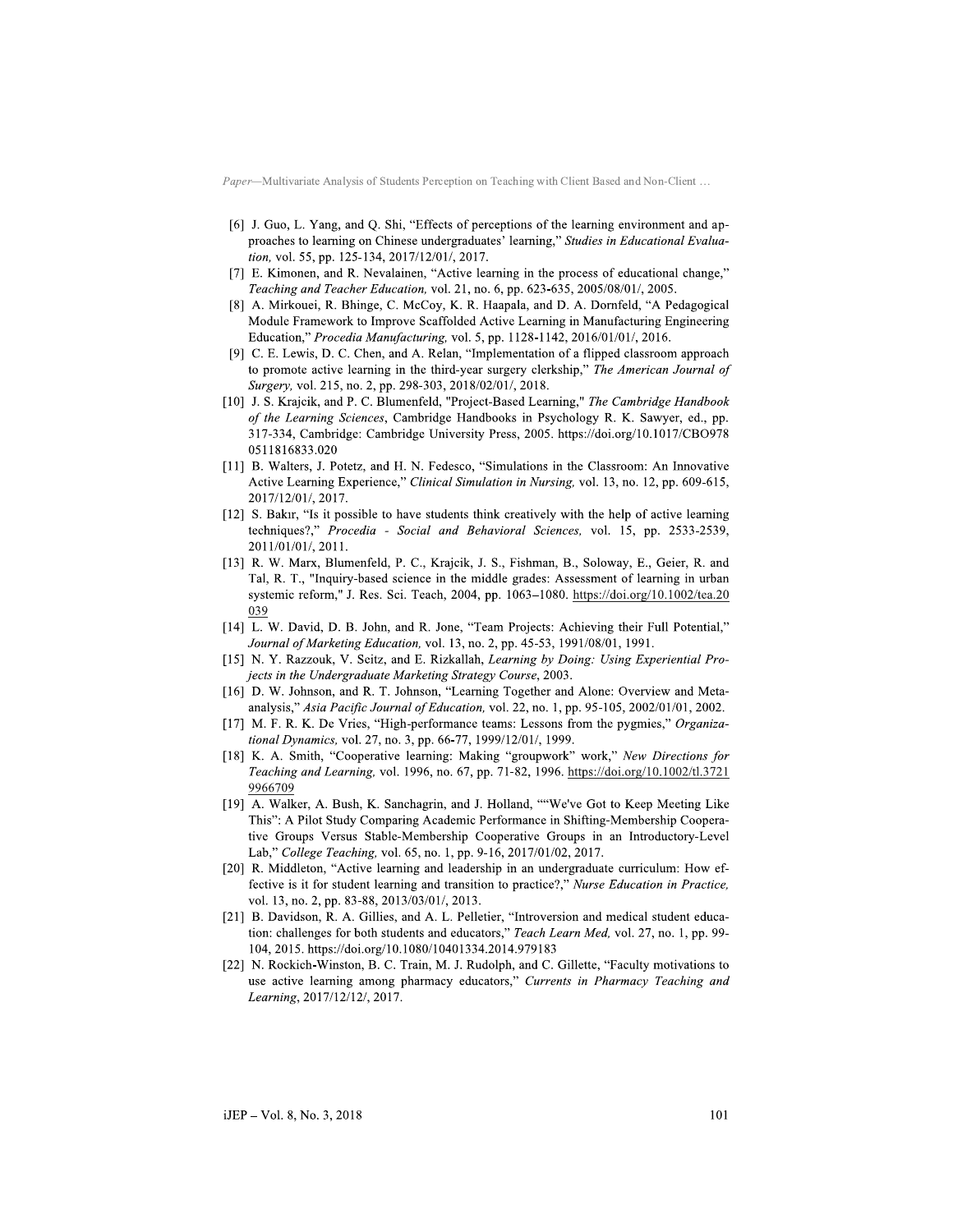- [23] L. P. Amy, and L.-W. Elzbieta, "Group Projects Using Clients Versus Not Using Clients: Do Students Perceive Any Differences?," Journal of Marketing Education, vol. 31, no. 2, pp. 154-159, 2009/08/01, 2009.
- [24] G. Clark, & Whitelegg, J., "Maximizing the benefits from workbased learning: The effectiveness of environmental audits," vol. 22, pp. 325-334, 1998.
- [25] J. E. Swan, and S. W. Hansen, "CAPS-Client Adaptive Problem Solving: Experiential Team Learning," Marketing Education Review, vol. 6, no. 2, pp. 33-44, 1996/07/01, 1996.
- [26] J. Kooloos, S. van Kuppeveld Tim Klaassen, S. Bolhuis, and M. Vorstenbosch, The Effect of In-Class Formality during a Peer-Teaching Activity on Student's Satisfaction, Perceived Participation and Learning Gain, 2016.
- [27] F. B. Kraft, and P. W. Goodell, "Issues on the Use of "Client" Projects in Marketing Education," Marketing Education Review, vol. 1, no. 3, pp. 32-44, 1991/04/01, 1991.
- [28] A. Field, Discovering Statistics Using IBM Statistics (fourth ed.), London, (England): Sage Publications Ltd, 2013.

#### $\overline{7}$ **Author**

Dr. Philip Appiah-Kubi is an Assistant professor at the Department of Engineering Management, Systems and Technology, at the University of Dayton.

Article submitted 26 February 2018. Resubmitted 18 April 2018. Final acceptance 22 April 2018. Final vrsion published as submitted by the author.

#### 8 Appendix

|                                                                       | <b>Average Score</b>                                  |                                                          |  |  |
|-----------------------------------------------------------------------|-------------------------------------------------------|----------------------------------------------------------|--|--|
| <b>Ouestion</b>                                                       | <b>Semesters with Client</b><br><b>Based Projects</b> | <b>Semesters without</b><br><b>Client Based Projects</b> |  |  |
| The instructor seemed organized                                       | 4.76                                                  | 4.80                                                     |  |  |
| I knew what I was expected to accomplish in this<br>course            | 4.52                                                  | 4.70                                                     |  |  |
| The instructor presented the subject matter clearly                   | 4.62                                                  | 4.80                                                     |  |  |
| The instructor created an environment that support-<br>ed my learning | 4.82                                                  | 4.80                                                     |  |  |
| The instructor demonstrated a genuine interest in<br>my success       | 4.80                                                  | 4.80                                                     |  |  |
| The feedback I received from the instructor im-<br>proved my learning | 4.72                                                  | 4.80                                                     |  |  |
| This course stimulated my interest in the subject                     | 4.48                                                  | 4.75                                                     |  |  |
| This course increased my understanding of the<br>subject              | 4.66                                                  | 4.80                                                     |  |  |
| I learned a great deal from this course                               | 4.64                                                  | 4.60                                                     |  |  |
| I would recommend this course to other students                       | 4.66                                                  | 4.70                                                     |  |  |
| I would recommend this instructor to other students                   | 4.90                                                  | 4.75                                                     |  |  |

### Students Evaluation of Teaching (SET) Report